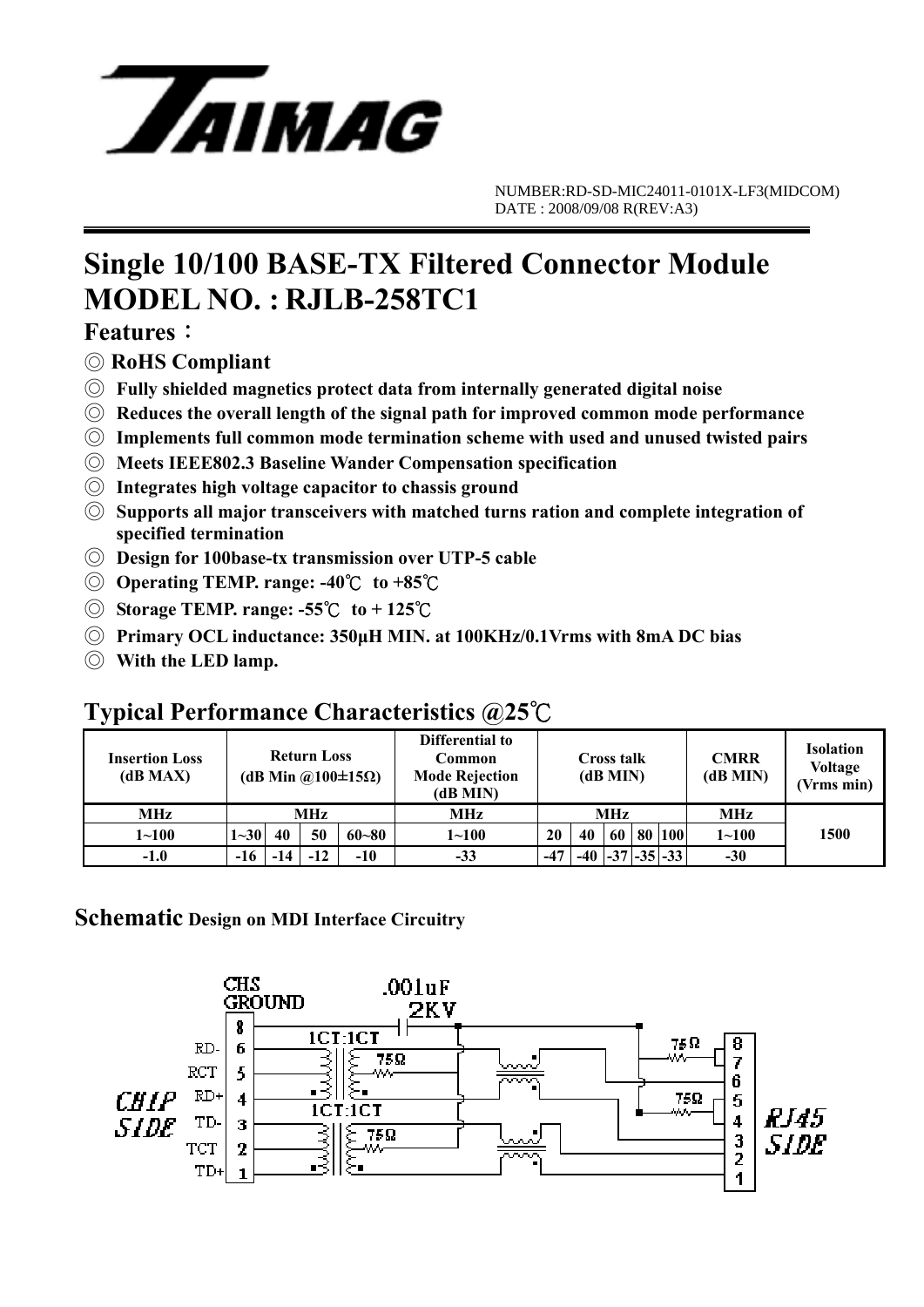

# **MODEL NO. : RJLB-258TC1**

**TOLERANCE:** $±0.15$  (unless otherwise specified)





Connector Marking

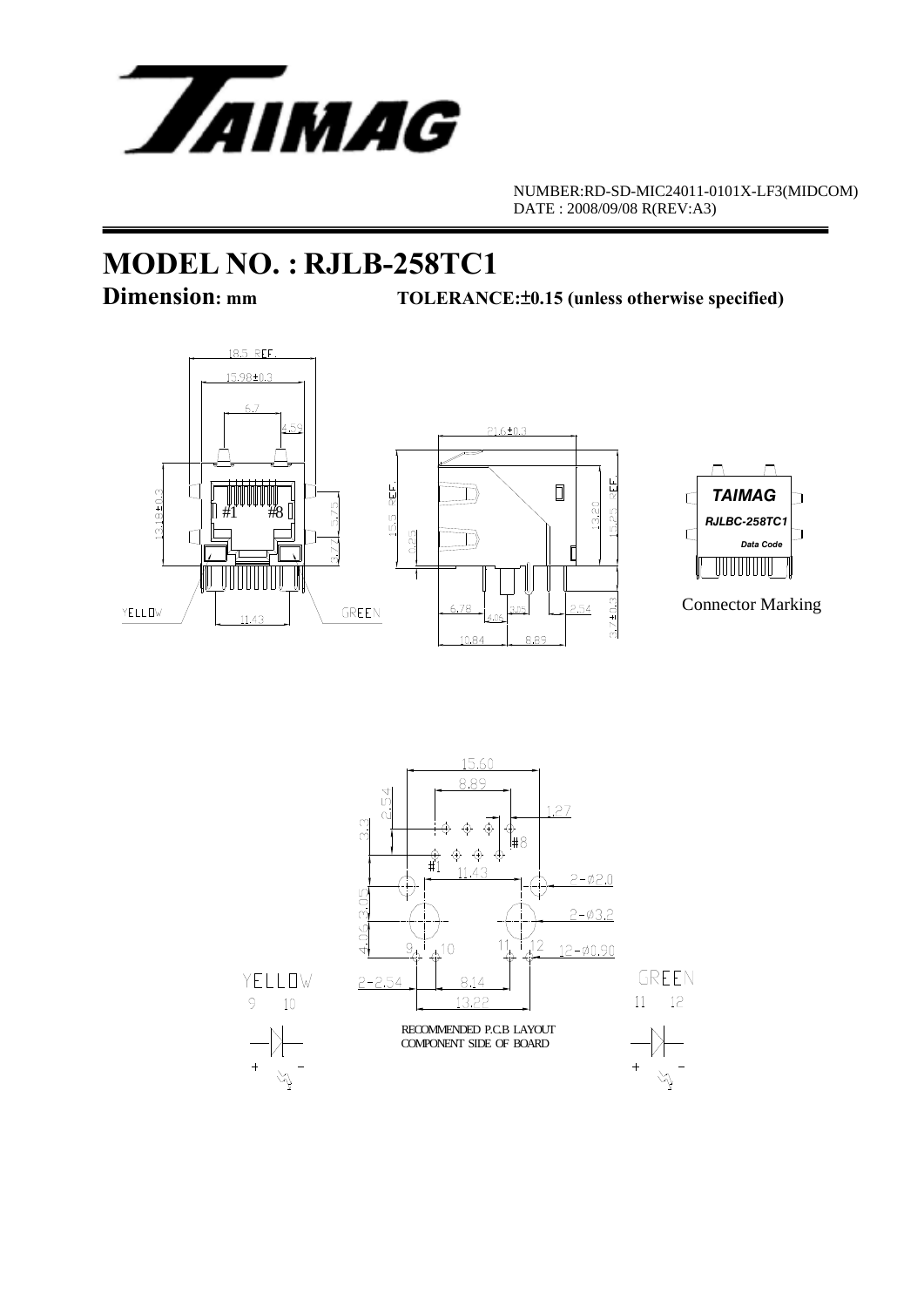

## **MODEL NO. : RJLB-258TC1 Ordering Information**



## **Requirements**:

| 1. Design and Construction                                                                                   |
|--------------------------------------------------------------------------------------------------------------|
| Product shall be of design, construction and physical dimensions specified on applicable<br>product drawing. |
| 2. Materials and Finish                                                                                      |
| A. Contact:                                                                                                  |
| RJ Contact: Phosphor Bronze, Thickness=0.30mm                                                                |
| Finish: Contact Area: $6\mu$ "min. Gold over 50 $\mu$ "min. Nickel                                           |
| RJ Joint Contact: SPCC, Thickness=0.30mm                                                                     |
| Finish: $80\mu$ "min. Sn over 50 $\mu$ "min. Nickel                                                          |
| LED Joint Contact: SPCC, Thickness=0.50mm                                                                    |
| Finish: $80\mu$ "min. Sn over 50 $\mu$ "min. Nickel                                                          |
| <b>B. Plastic Part:</b>                                                                                      |
| (1) Set Housing: Thermoplastic, LCP, Black                                                                   |
| <b>UL FILE NO.: E106764</b>                                                                                  |
| <b>Manufacturer: POLYPLASTICS CO LTD.</b>                                                                    |
| Grade: E130i(d)(e)                                                                                           |
| Flame Class: UL 94V-0                                                                                        |
| (2) Insert: Thermoplastic, LCP, Black                                                                        |
| <b>UL FILE NO.: E106764</b>                                                                                  |
| <b>Manufacturer: POLYPLASTICS CO LTD.</b>                                                                    |
| Grade: E130i(d)(e)                                                                                           |
| Flame Class: UL 94V-0                                                                                        |
| (3) Spacer: Thermoplastic, LCP, Black                                                                        |
| <b>UL FILE NO.: E106764</b>                                                                                  |
| Manufacturer: POLYPLASTICS CO LTD.                                                                           |
| Grade: $E130i(d)(e)$                                                                                         |
| <b>Flame Class: UL 94V-0</b>                                                                                 |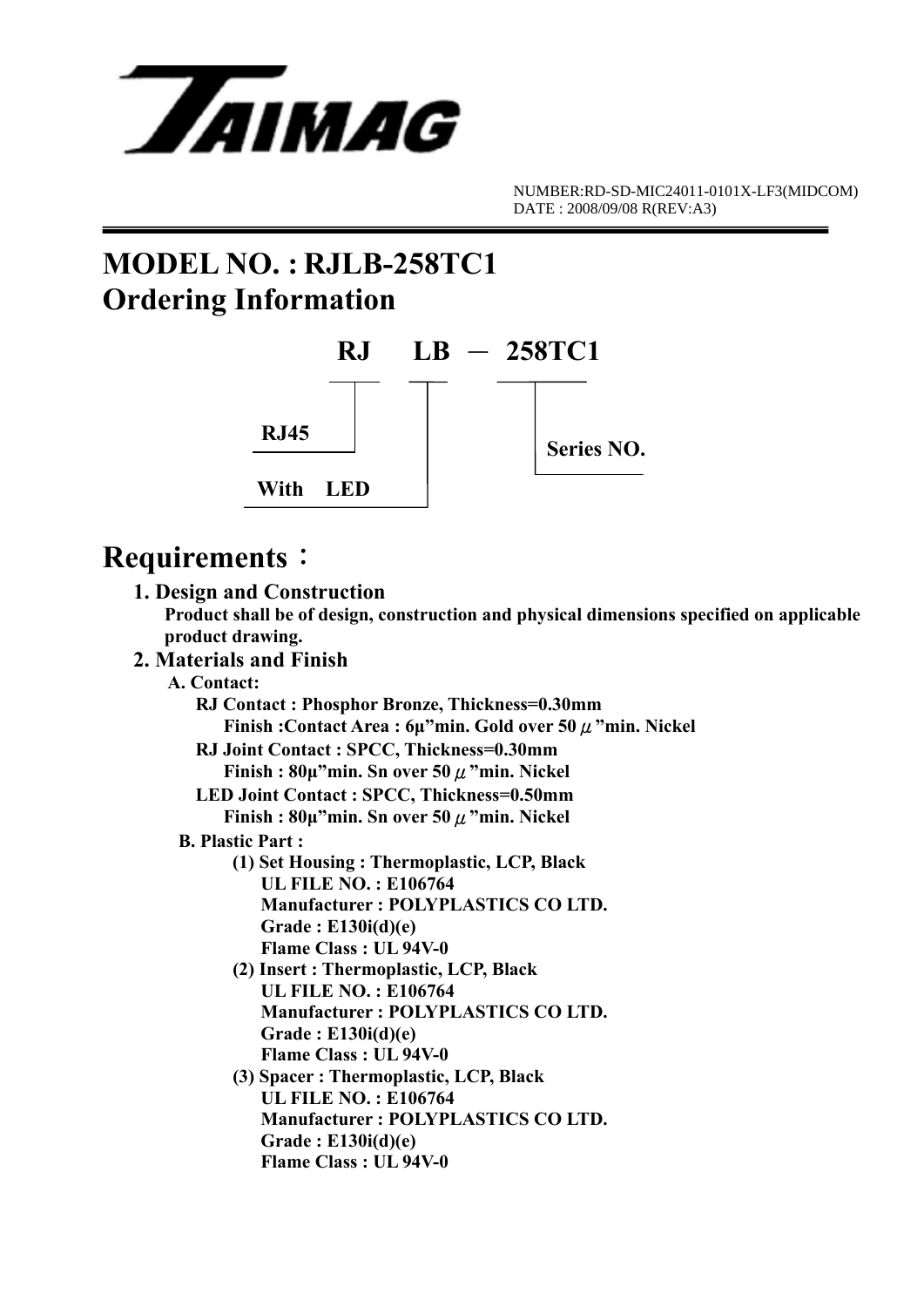

## **MODEL NO. : RJLB-258TC1**<br>C. Shield Material :

 **Cartridge t=0.25**±**0.05mm** 

 **10**μ**"-20**μ**" Thick Nickel over Brass** 

- **D. LED Lamp** 
	- **(a) Lens Color : Transparent with color**
	- **(b) Emitted Color : Green & Yellow**
	- **(c) View Angle : 60**∘
	- **(d) Wave Length : Green 570nm ; Yellow 585nm**
	- **(e)Recommended operation current (IF)**:**20 mA**

### 3. Ratings

- **(1) Voltage rating : 125 VAC**
- **(2) Current rating : 1.5A**

### Durability :

- **(1)1000 cycles with no function damage for RJ-45 . Abnormalities shall be present after the test.**
- **(2)Low Level Contact Resistance : ΔR=30mΩ maximum (final)**
- **(3)The sample should be mounted in the tester and fully mated and unmated 500 times per hour at the rate of 25mm/min.EIA-364-09C.**